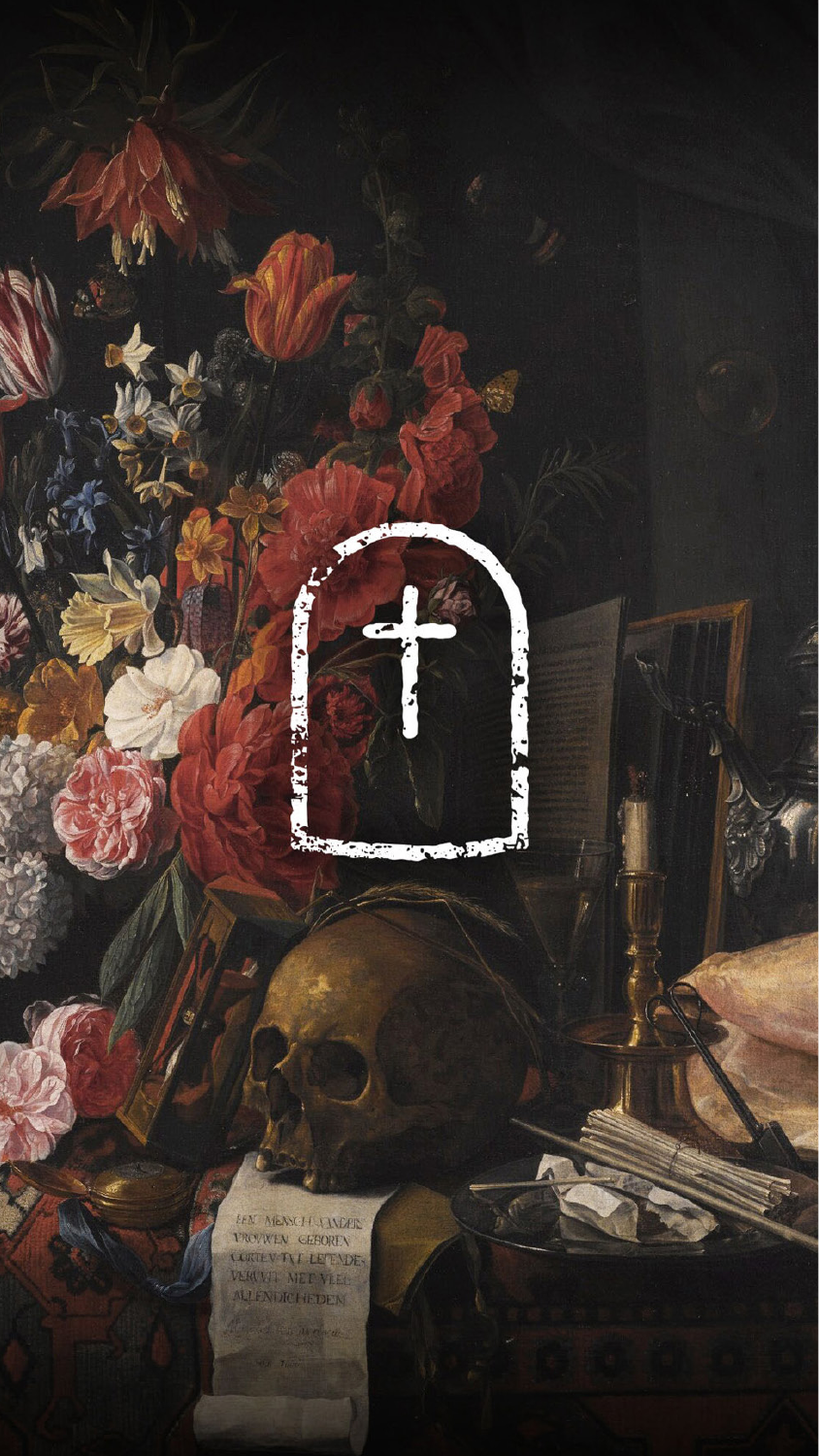#### GO OD FRIDAY | AF TERNO ON & DUSK **DAY1: THE GRAVE**



# **OVERVIEW**

Today we will be exploring Jesus' crucifixion, death, and burial. The emphasis is on laying our plans, disappointments and unfulflled hopes in the grave with Jesus. During these practices we will explore the spiritual disciplines of empathy, silence, self-examination and simplicity.

**Disclaimer:** The first practice is designed to challenge our comfort zones and may evoke uncomfortable emotions as we dive into the reality of death and the grave. Before beginning please be mindful of your current emotional capacity and that of those who will be joining you (including children). Alternatively you can begin your journey with Part 2 below.

REFLECTION | EMPATHY

# **PRACTICE PART1: GRAVES (DAYTIME)**

### **CONTEXT**

Good Friday certainly didn't feel "good" to Jesus or his friends. A long, sleepless night followed by

GRAVES TO GARDENS | DAY 1 | THE GRAVE 1 OF 7

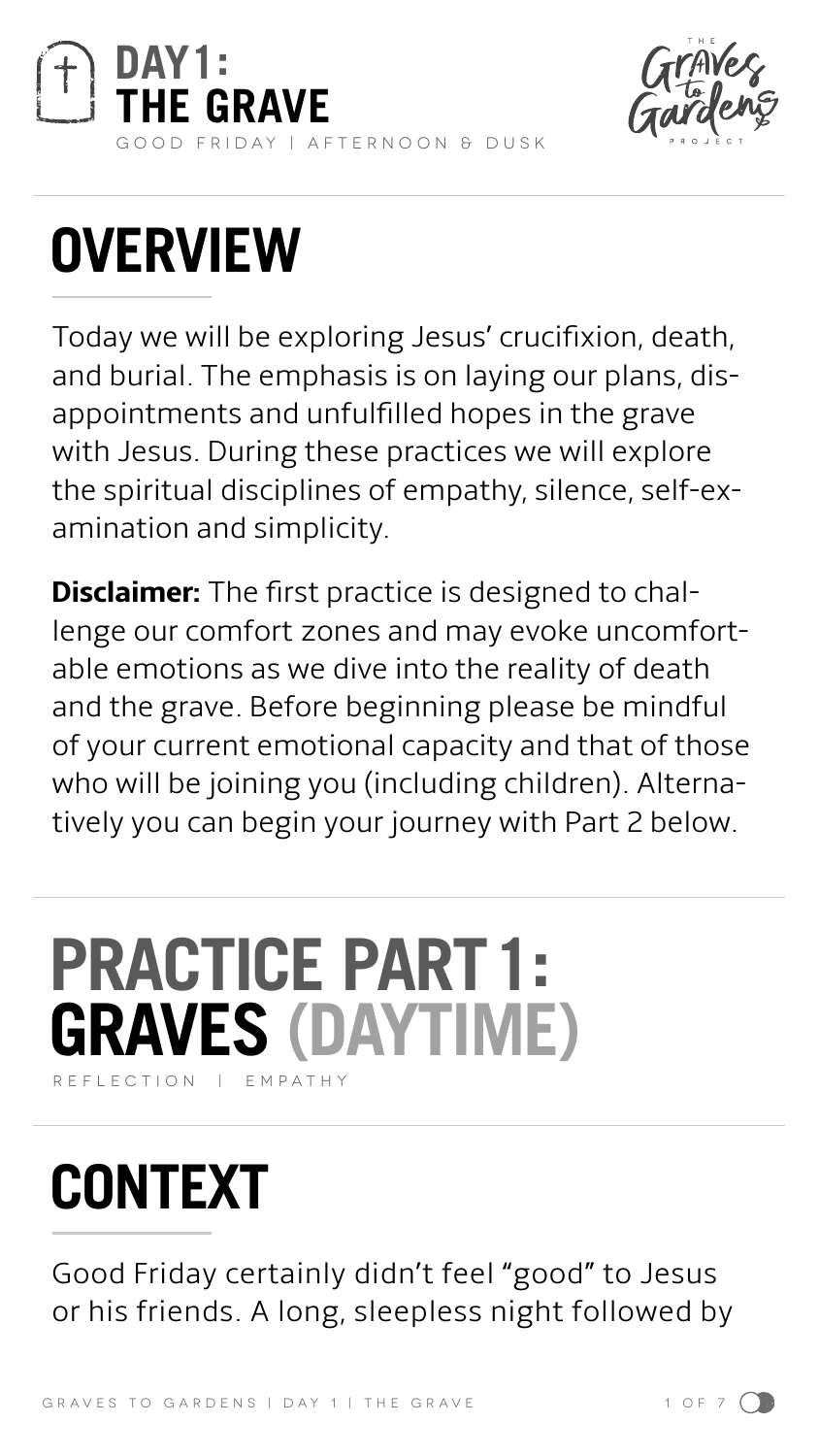## **HOW TO**

Locate a gravesite, cemetery or place of remembrance near you. It may be a site of incredible significance or a public space with no personal meaning whatsoever. As a group (or on your own) visit this location with a posture of observance, empathy, and reverence.



a "friendly backstabbing", a public arrest, and a failed court case resulting in immediate execution would be considered a "bad day" by most standards (John 18-19). Today we refect on the crucifxion and burial of Jesus and we'll be exploring the uncomfortable yet necessary role of death in the Easter story.

We will start our Easter weekend by reminding ourselves once again of the reality of the grave and allow this hard truth to prime our hearts to fully embrace the joy of rebirth!

Death isn't something we like to give much airtime to in our modern culture, yet it is the inevitable culmination of each and every human life. Some deaths feel dignifed or even beautiful–the closing paragraph of a long and fulflling life story. Others feel tragic, unfair or even cruel, and challenge our sense of wellbeing and hope for a more perfect world. Whatever the context, we must grapple with death in order to understand and experience the true power of resurrection.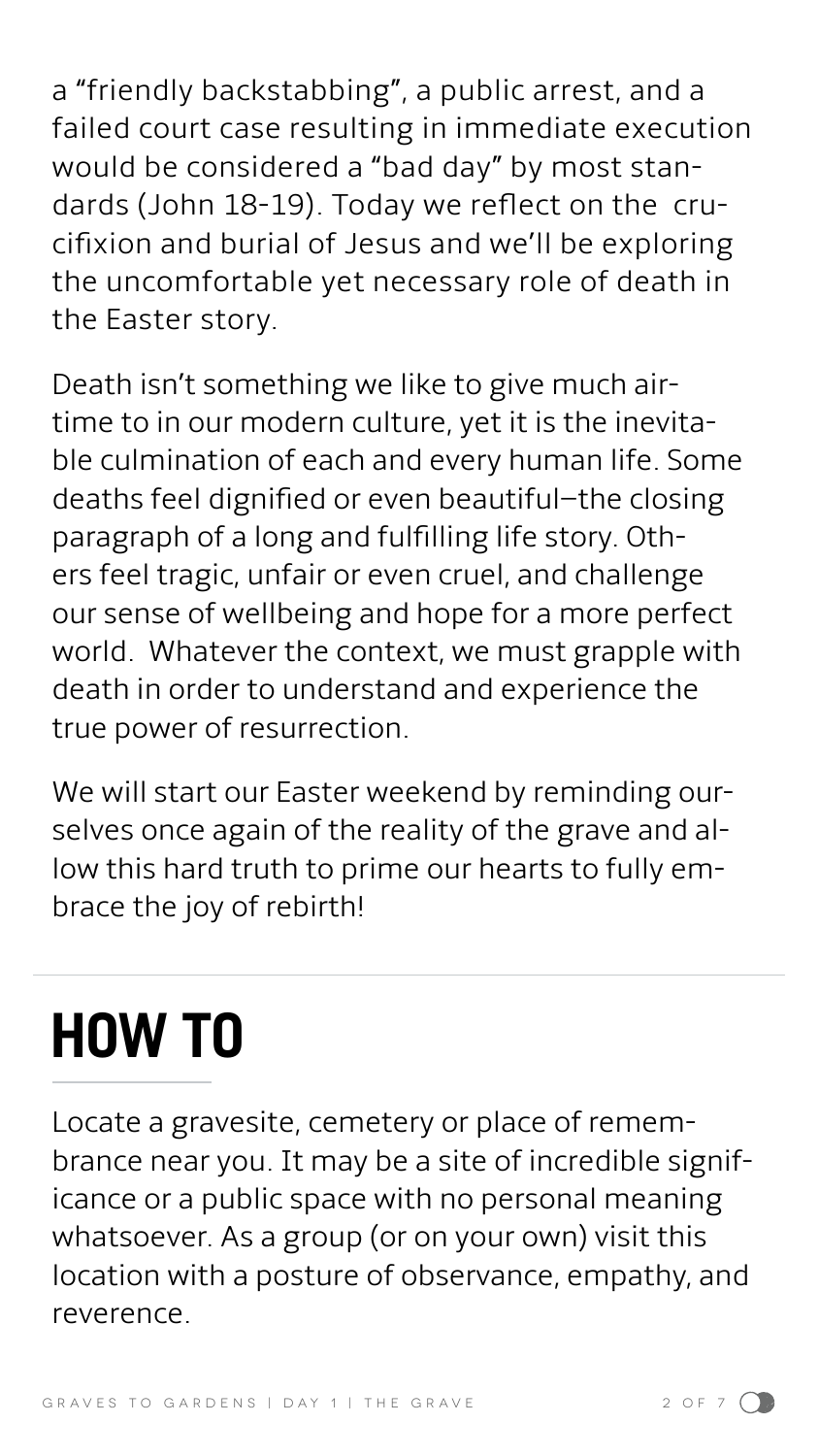**OBSERVE:** Walk around. Observe the nature of "endings". Read the inscriptions and notice the length of lives lived and the nature of "fair" and unfair deaths. Allow yourself to dwell on notable features and take time to embrace any thoughts or feelings that come to the surface.

**DISCUSS/REFLECT:** What did you see and how did it make you feel? Why?

Allow your observations to draw out areas of disappointment or grief in your own life; unfulflled hopes and dreams, unmet expectations, failure, loss or heartbreak. As you move toward the evening practice, invite God to draw your attention to specific instances in your life where hope has been lost, broken, or delayed. Begin to consider what it would mean for you to bury some of these expectations in the grave with Jesus.

**PRAY:** *Father, our lives are so often shaped by disappointment and grief. We so desperately cling to the outcomes we desire rather than surrendering our demands to you. Teach us to let go of control and trust you completely. Not our will, but yours be done.*

## **NOTE FOR FAMILIES**

*As is age-appropriate, invite your kids to explore the gravesites. Point out or read particular markers/ sites to them. Ask questions (or allow them to ask you questions) about what they see and feel. Talk to them about how Jesus was crucifed and buried* 

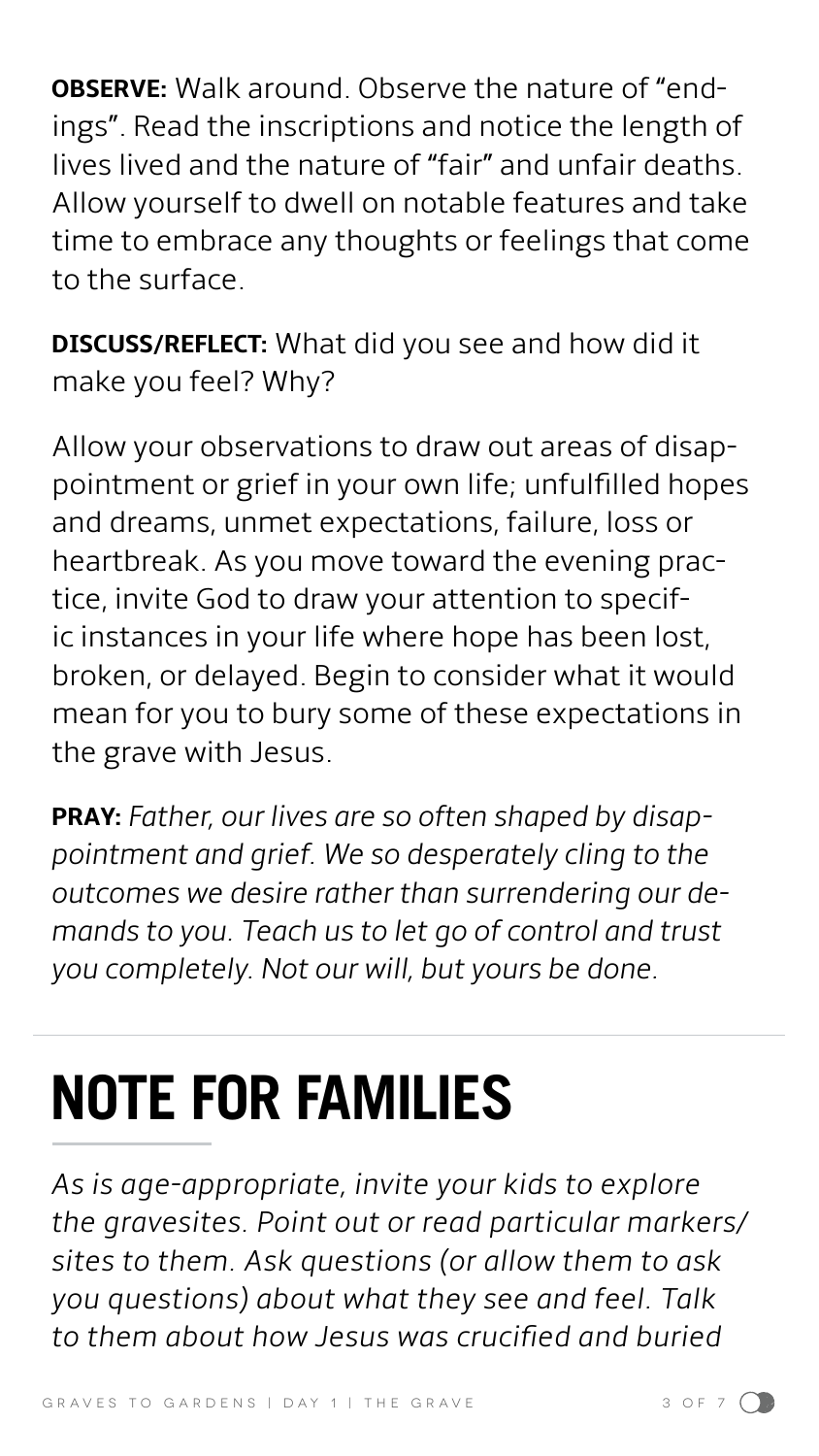## **HOW TO**

SILENCE | STILLNESS | SELF-EXAMINATION

# **PRACTICE PART2: LIGHTS OUT (EVENING)**

As the sun begins to set, create an atmosphere of simplicity and calm in your living space by lighting candles around your home and turning off all lights, televisions, computers, phones, digital devices, etc. The goal is to set the tone for the evening and prepare your crew for the practice.

When everyone is gathered and ready to start the reading, extinguish all extra candles except for one placed in front of each person (or one shared candle for everyone). Our aim is to come to a point of total darkness by the end of this refection time so make sure you've pre-read all of the steps.



*in a grave (tomb) and how His friends (the disciples) really thought it was all over. Explain that this weekend will be about exploring the story of Jesus' death, how sad and disappointed His followers were, and the incredibly amazing thing that happened after that! (Refrain from spoilers. Allow your child/children to experience each day for what it is: the disappointment, the waiting/unknown, and fnally the joy.)*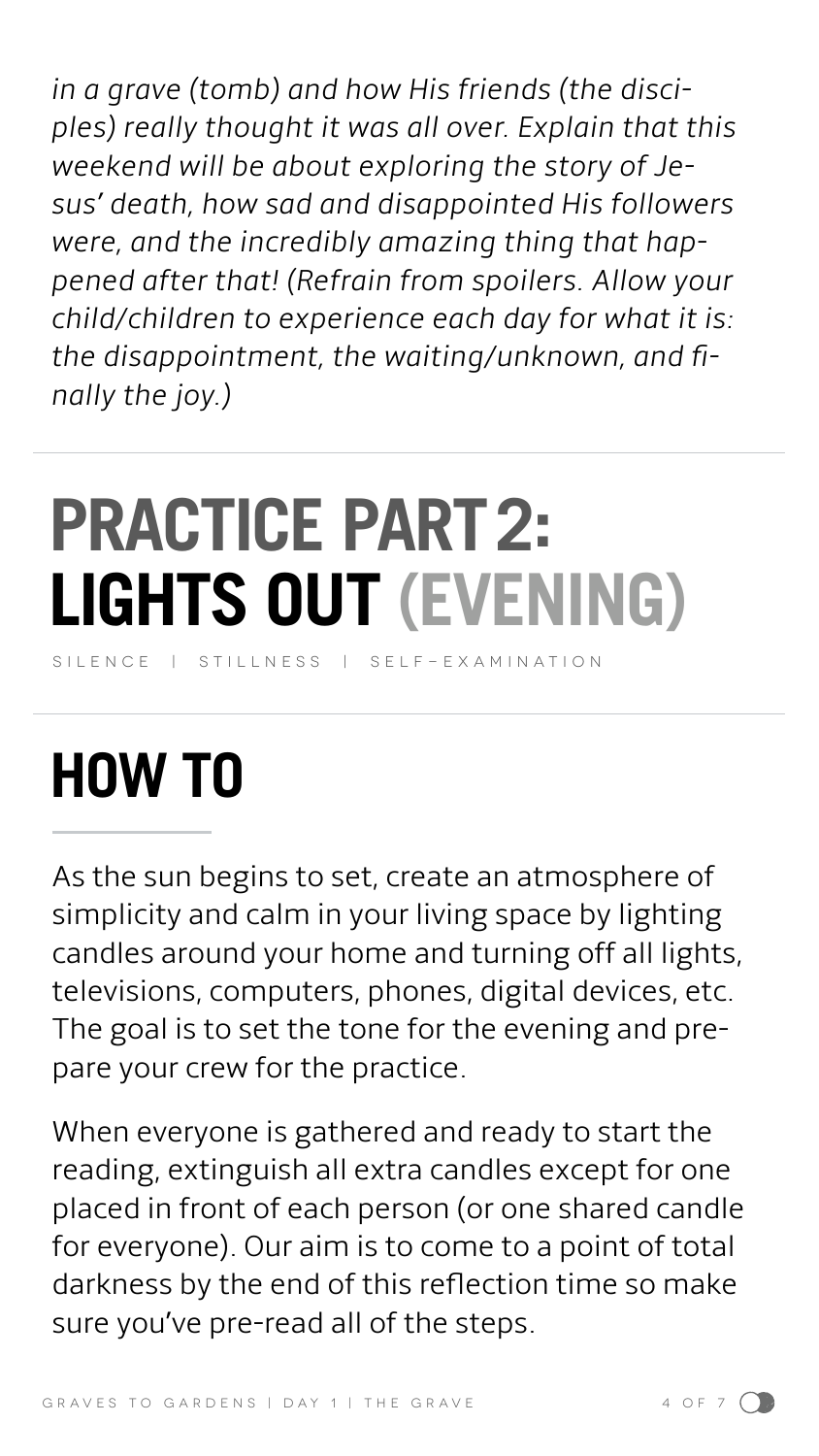# **READ TOGETHER**

When you're ready to start, gather your household together (turn off any remaining devices) and invite someone to read the following:

**READ TOGETHER:** The Crucifixion & Burial of Christ. Choose from:

**READER:** *Good Friday is the traditional observance of Jesus' death on the cross and His burial in the garden tomb. Tonight we are going to explore our own feelings of disappointment and grief through the eyes of the disciples.* 

#### **[Matthew 27:1-54](https://www.biblegateway.com/passage/?search=Matthew%2027:1-54&version=NIV) • [Mark 15:1-40](https://www.biblegateway.com/passage/?search=Mark+15%3A1-40&version=NIV) [Luke 23:1-48](https://www.biblegateway.com/passage/?search=Luke+23%3A1-48&version=NIV) • [John 19:1-30](https://www.biblegateway.com/passage/?search=John+19%3A1-30&version=NIV)**

**REFLECT:** *Let's take a moment to refect on the experience of the disciples as they watched Jesus, their greatest hope, die right in front of them, buried in a tomb and sealed up with a heavy stone.*

**DISCUSS:** *How do you imagine the disciples were feeling at this point? How would you feel?*

**READER:** *They say grief is the price we pay for love, but perhaps it's also the price we pay for having hope. Much like the disciples, we all experience grief when our hopes and desires come crashing down. From the smallest disappointment to the greatest loss, unfulflled expectations keep us in a state of constant recalibration, searching for a new route to the life* 

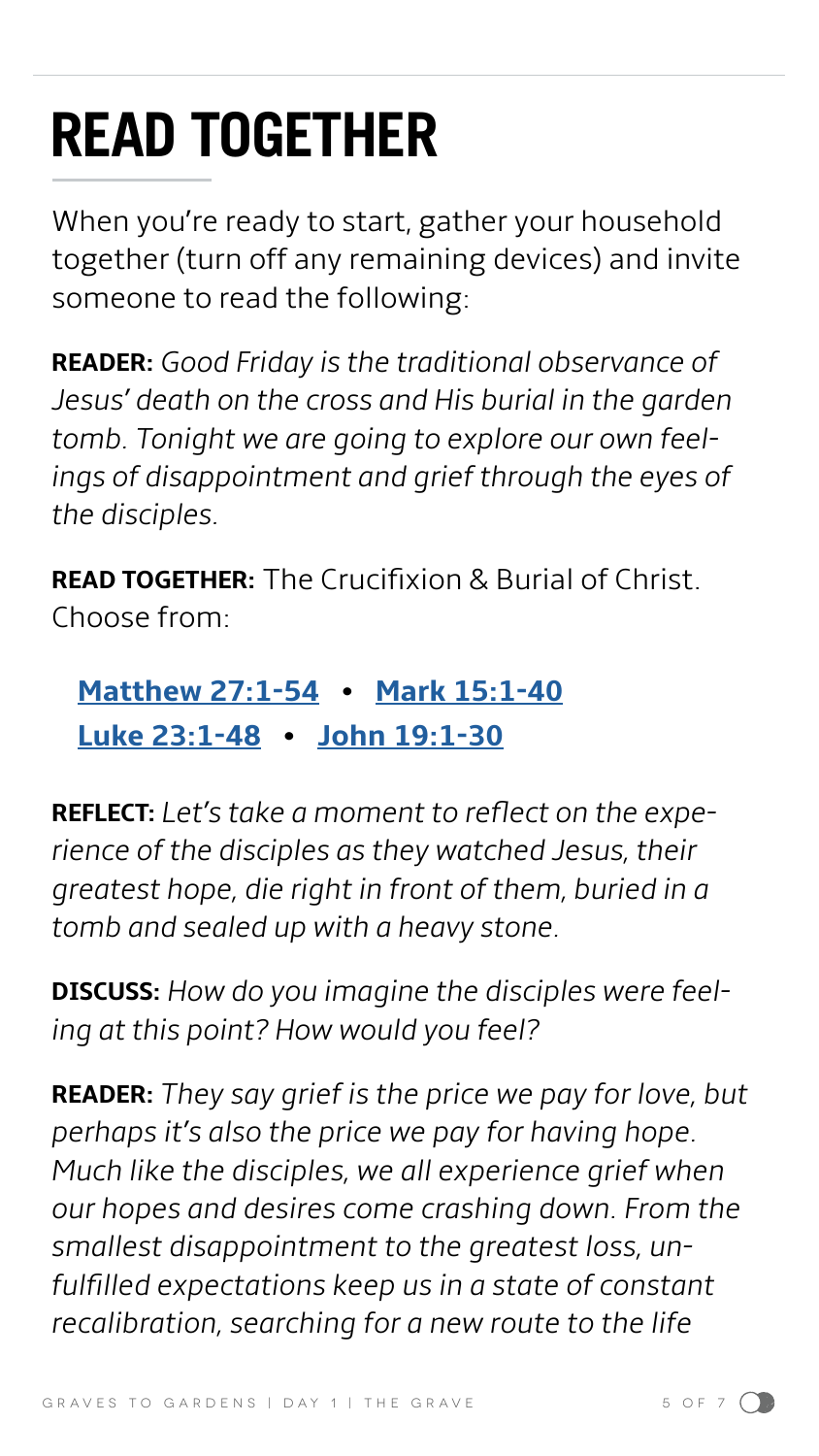*we imagined we'd have. The unfortunate fact is that the tighter we hold onto these unmet expectations, the longer our grief lasts. As the Hebrew proverb says, "Hope deferred makes the heart sick" (Proverbs 13:12).*

*But here's the big secret of Easter: In order for any hope to be fulflled, for any garden to produce a harvest, the seeds must frst be buried in the dirt—hidden, dark and alone. Jesus spoke this truth of Himself when He said, "unless a kernel of wheat falls to the ground and dies, it remains only a single seed. But if it dies, it produces many seeds." (John 12:24) Every plan, hope, dream, or desire we have will only be able to blossom to its fullest potential if we're willing to bury it in the ground with Jesus and completely let go of control. It is only from this dark and silent grave of surrender that true beauty can spring forth.*

#### **In stillness invite your household/group to respond to the following:**

**ASK:** *Let's ask God to bring to mind any unfulflled dreams or unmet expectations we've been carrying...*

**LISTEN:** *We'll take a few minutes of silence to listen together as He brings these things to mind. Consider writing them down or simply hold them in your mind.*

**SILENCE:** 2-5 minutes (or as needed)

**PRAY:** *God, these things which are actually beyond our control have so often troubled our hearts. We choose to bury them like seeds in the dirt. We place them in the grave with Christ. We choose to let go of control*